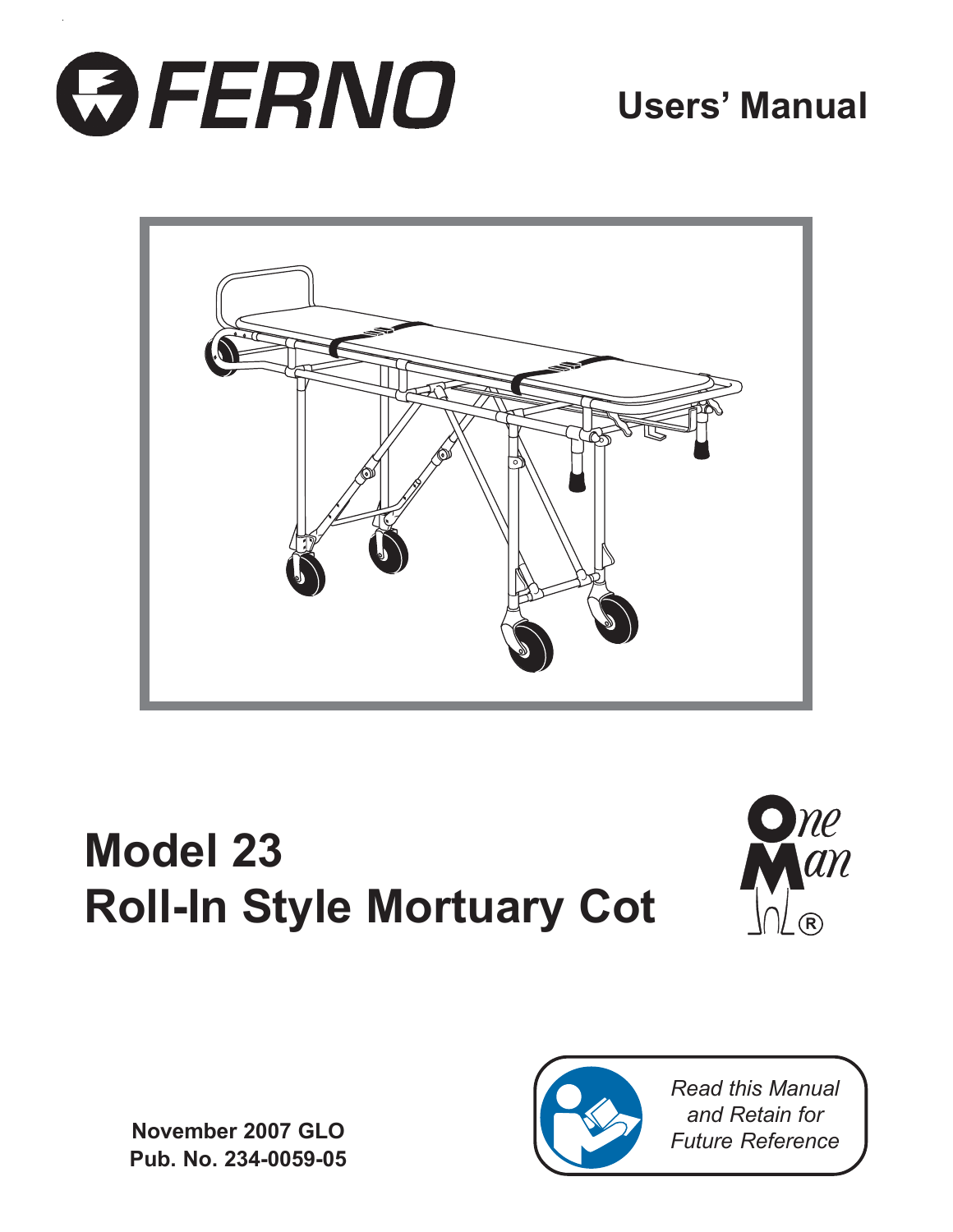#### **Disclaimer**

This manual contains general instructions for the use, operation and care of this product. The instructions are not all-inclusive. Safe and proper use of this product is solely at the discretion of the user. Safety information is included as a service to the user. All other safety measures taken by the user should be within and under consideration of applicable regulations. It is recommended that training on the proper use of this product be provided before using this product in an actual situation.

Retain this manual for future reference. Include it with the product in the event of transfer to new users. Additional free copies are available upon request from Customer Relations.

#### **Proprietary Notice**

The information disclosed in this manual is the property of Ferno-Washington, Inc., Wilmington, Ohio, USA. Ferno-Washington, Inc. reserves all patent rights, proprietary design rights, manufacturing rights, reproduction use rights, and sales use rights thereto, and to any article disclosed therein except to the extent those rights are expressly granted to others or where not applicable to vendor proprietary parts.

#### **Limited Warranty Statement**

The products sold by Ferno are covered by a limited warranty, which is printed on the invoice you received when you purchased this product. Please refer to the warranty terms as printed on your invoice. The complete terms and conditions of the limited warranty, and the limitations of liability and disclaimers, are also available upon request by calling Ferno at 1.800.733.3766 or 1.937.382.1451.

#### **Ferno Customer Relations**

Customer service and product support are important aspects of each Ferno product. For assistance or information, contact your Ferno distributor or Ferno Customer Relations.

Please have the serial number available when calling Ferno Customer Relations, and include it in all written communications.

> Ferno-Washington, Inc. 70 Weil Way Wilmington, Ohio 45177-9371, U.S.A.

 $\epsilon$ 



FERNO S.r.l. via B. Zallone, n. 26, 40066 Pieve di Cento, Bologna, Italy +39.051.6860028 234-3468-02



#### **Serial Number** (Located on crosstube between control handles)

**© Copyright Ferno-Washington, Inc. All Rights Reserved.**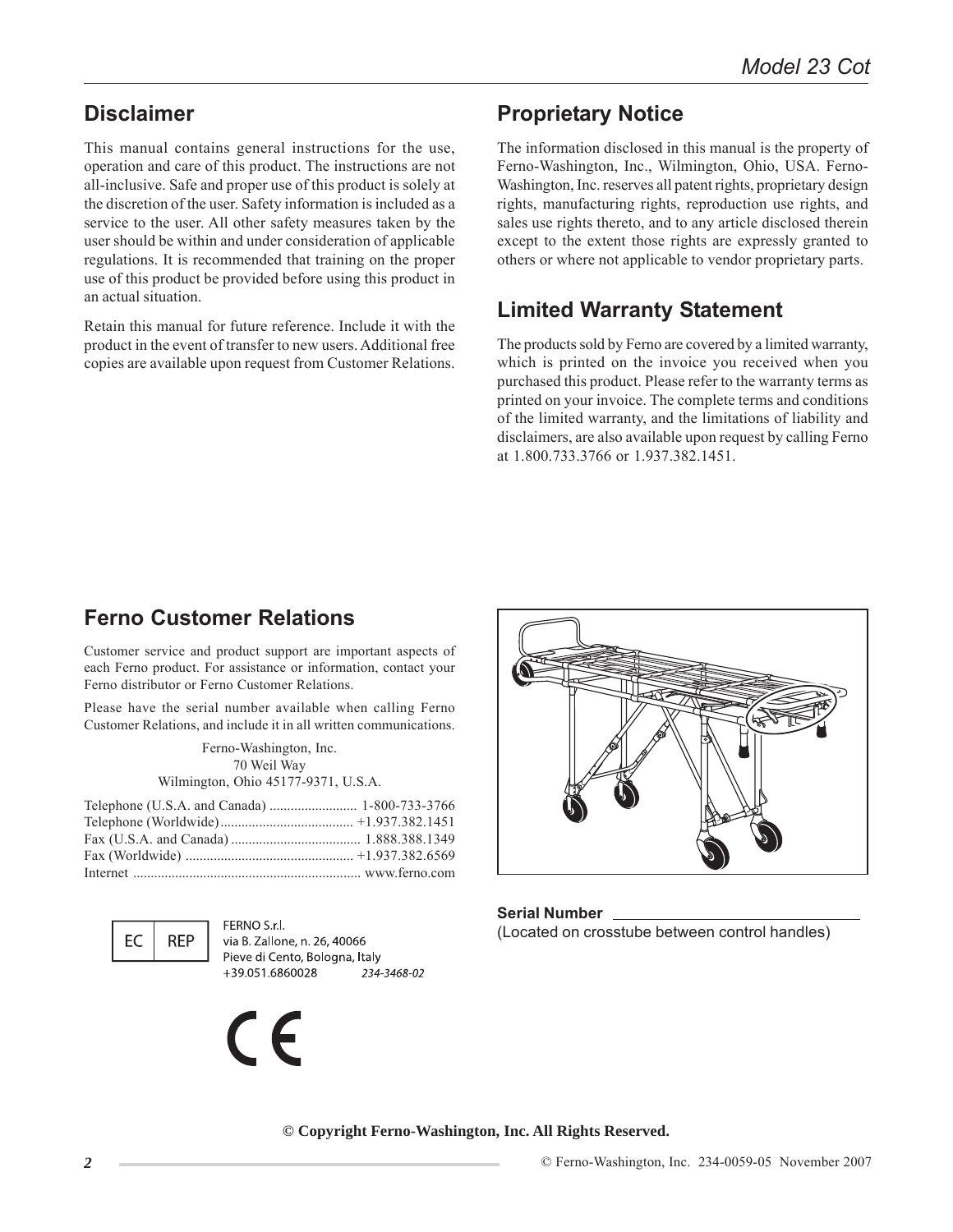# **TABLE OF CONTENTS**

| <b>Section</b><br>Page | <b>Section</b>                                   | Page |
|------------------------|--------------------------------------------------|------|
|                        |                                                  |      |
|                        |                                                  |      |
|                        | 4.6 Unloading the Cot From a Vehicle  10         |      |
|                        |                                                  |      |
|                        |                                                  |      |
|                        | 5.2 Disinfecting and Cleaning the Restraints  11 |      |
|                        | 5.3 Disinfecting and Cleaning the Mattress  11   |      |
|                        |                                                  |      |
|                        |                                                  |      |
|                        |                                                  |      |
|                        |                                                  |      |
|                        |                                                  |      |
|                        |                                                  |      |
|                        |                                                  |      |
|                        |                                                  |      |
|                        |                                                  |      |
|                        |                                                  |      |
|                        | 7.1 Restraints, Mattress, and Accessories  14    |      |
|                        |                                                  |      |
|                        |                                                  |      |
|                        |                                                  |      |
|                        |                                                  |      |

| 4.6 Unloading the Cot From a Vehicle  10         |  |
|--------------------------------------------------|--|
|                                                  |  |
|                                                  |  |
| 5.2 Disinfecting and Cleaning the Restraints  11 |  |
| 5.3 Disinfecting and Cleaning the Mattress  11   |  |
|                                                  |  |
|                                                  |  |
|                                                  |  |
|                                                  |  |
|                                                  |  |
|                                                  |  |
|                                                  |  |
|                                                  |  |
|                                                  |  |
|                                                  |  |
| 7.1 Restraints, Mattress, and Accessories  14    |  |
|                                                  |  |
|                                                  |  |
|                                                  |  |
|                                                  |  |
|                                                  |  |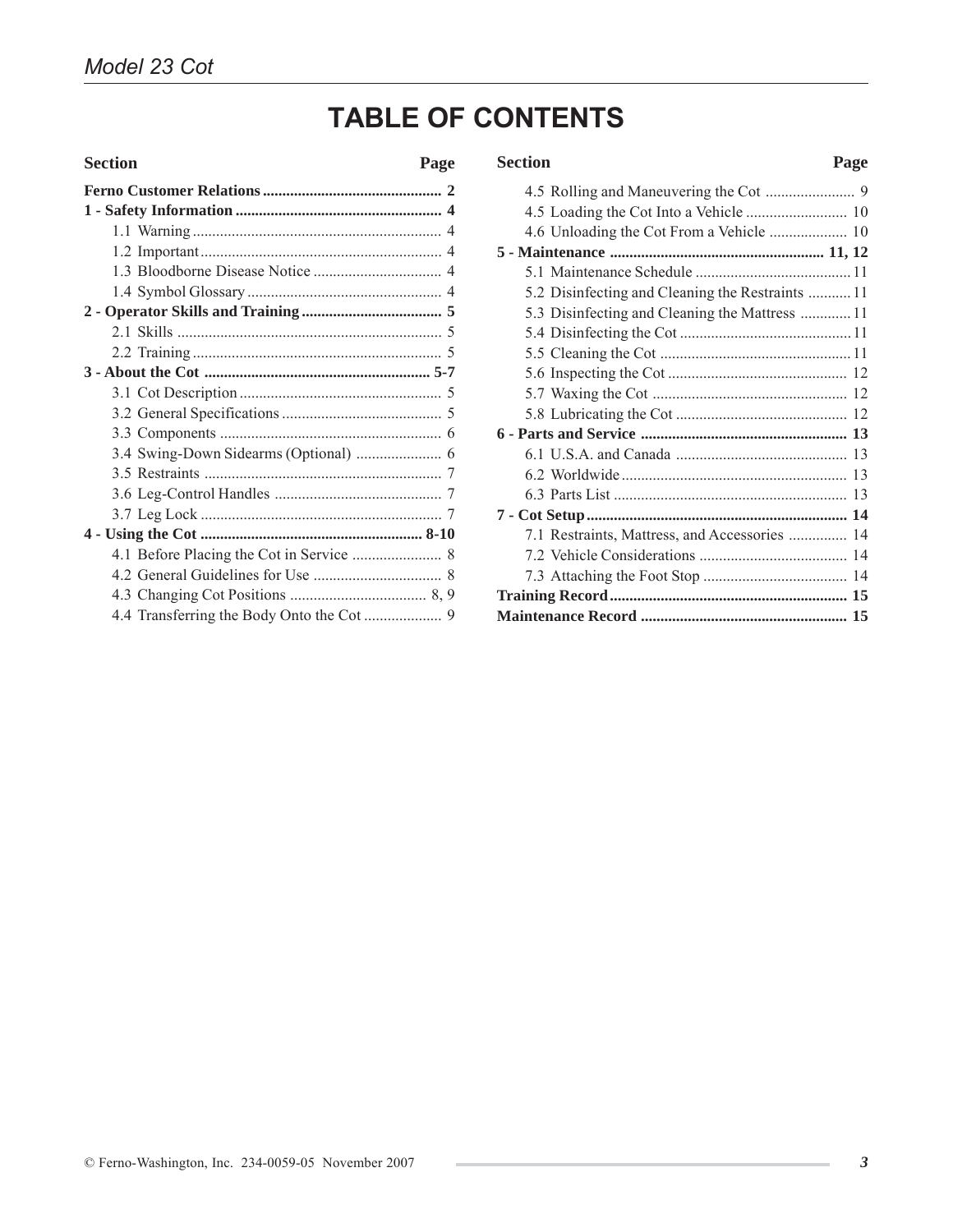# **1 - SAFETY INFORMATION**

#### **1.1 Warning**

Warning notices indicate a potentially hazardous situation which, if not avoided, could result in injury or death.

#### **WARNING**

**Untrained operators can cause injury or be injured. Permit only trained personnel to operate the cot.**

**Improper operation can cause injury. Operate the cot only as described in this manual.**

**An unrestrained body can fall off the cot. Use restraints to secure the body on the cot.**

**Improper maintenance can cause injury. Maintain the cot only as described in this manual.**

**Improper parts and service can cause injury. Use only Ferno parts and Ferno-approved service on the cot.**

**Modifying the cot can cause injury and damage. Use the cot only as designed by Ferno.**

**Attaching improper items to the cot can cause injury. Use only Ferno-approved items on the cot.**

#### **1.2 Important**

Important notices emphasize important usage or maintenance information.

#### **Important**

#### **1.3 Bloodborne Disease Notice**

To reduce the risk of exposure to bloodborne diseases such as HIV-1 and hepatitis when using the cot, follow the disinfecting and cleaning instructions in this manual.

#### **1.4 Symbol Glossary**

The symbols defined below are used on the cot and in this users' manual. Ferno uses symbols recognized by the International Standards Organization (ISO), American National Standards Institute (ANSI) and the mortuary services industry.

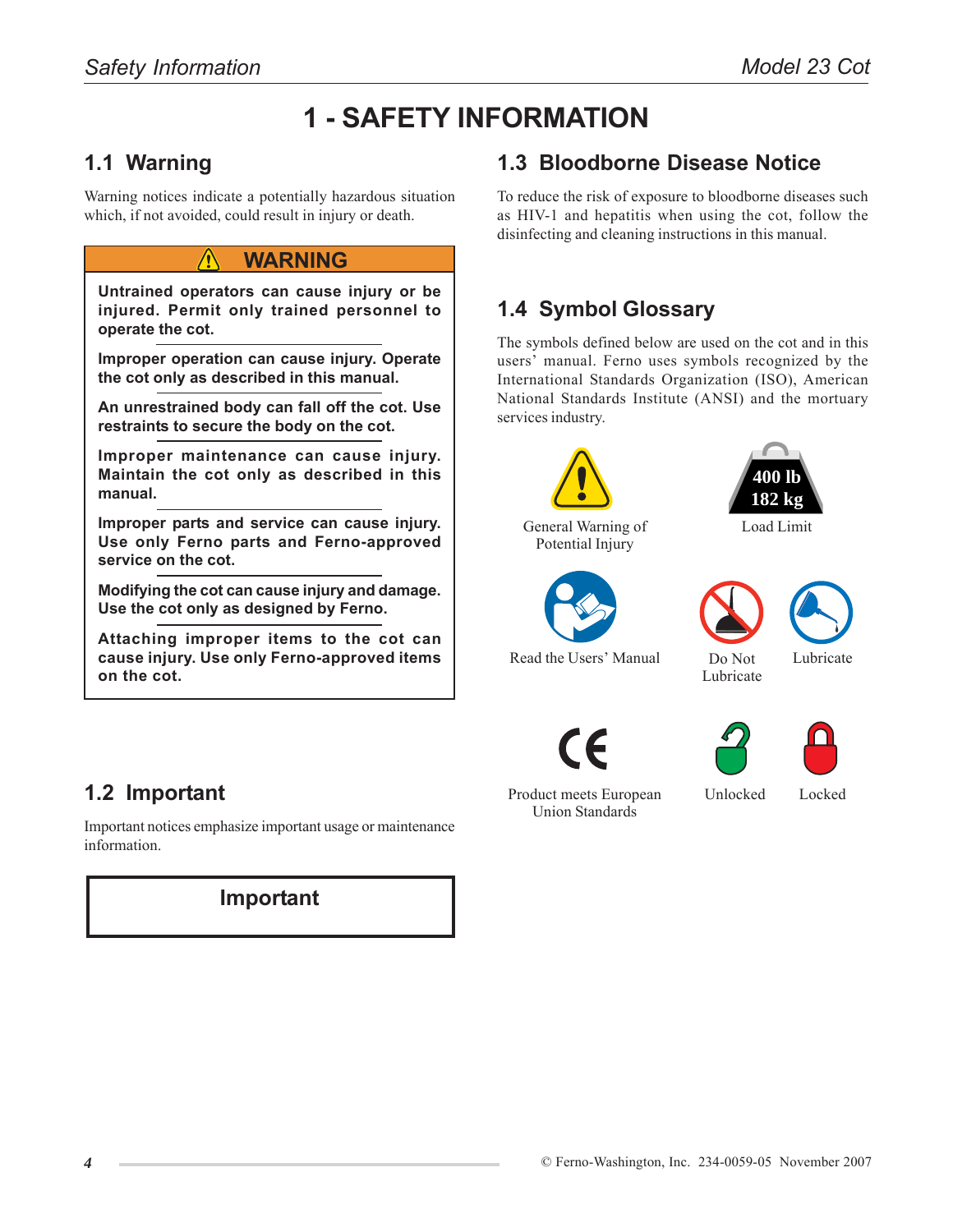# **2 - OPERATOR SKILLS AND TRAINING**

#### **2.1 Skills**

Operators using the cot need:

a working knowledge of mortuary body-handling procedures.

#### **2.2 Training**

Trainees need to:

- $\Box$  read and understand this manual.
- $\Box$  be trained and tested on the use of the cot.
- $\Box$  practice with the cot before using it in service.
- $\Box$  record their training information. A sample training record sheet is provided on page 15.

#### **WARNING**

**Untrained operators can cause injury or be injured. Permit only trained personnel to operate the cot.**

# **3 - ABOUT THE COT**

#### **3.1 Cot Description**

The Model 23 Roll-in Style One Man® Mortuary Cot (cot) is a mortuary transport device designed for use by one or more mortuary professionals to transport a body in a vehicle.

The cot is for professional use only. It is designed for use with Model 5 Ferno® cot fastener (not included).

#### **COT FEATURES:**

- 2 Height positions (raised/lowered)
- Loading range 24-26 in. (62-67 cm)
- Foot stop
- Leg lock
- Two 5-inch swivel transport wheels (operator end)
- Two 5-inch fixed transport wheels (loading end)
- Leg-protecting scuff blocks
- Sidearms (optional)

#### **INCLUDED WITH PURCHASE**

- 1 in. mattress
- 2 quick-release restraints
- Users' manual

#### **3.2 General Specifications**

Height (Frame)

General specifications are rounded to the nearest whole number. Metric conversions are calculated before rounding the Imperial measurements. For more information, contact Ferno Customer Relations (page 2) or your Ferno distributor.

Ferno reserves the right to change specifications without notice.

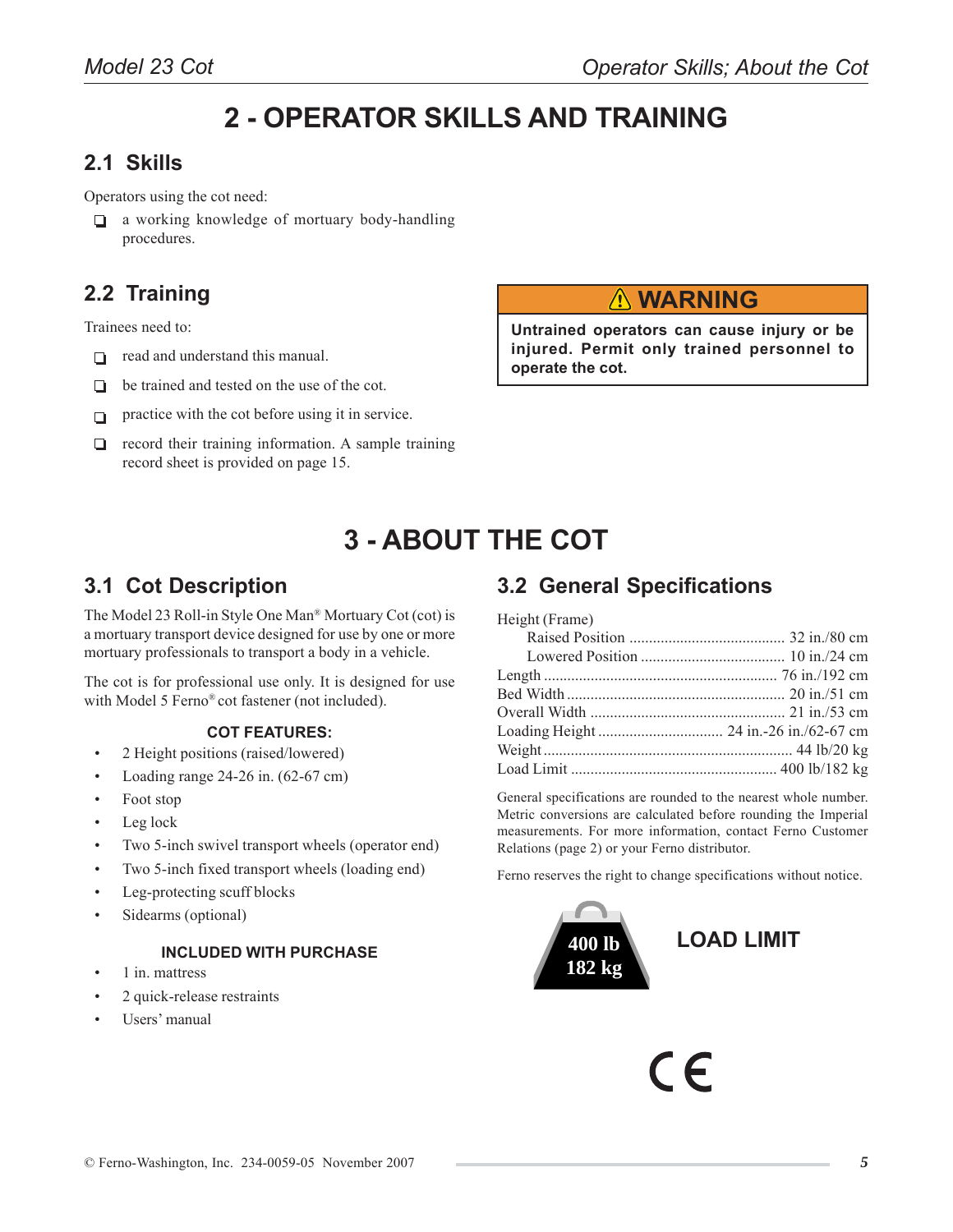#### **3.3 Components**



#### **3.4 Swing-Down Sidearms (Optional)**

The optional swing-down sidearms provide additional security by helping to keep the body from sliding on the cot. Keep the sidearms raised except when transferring a body onto or off from the cot.

To lower a sidearm, pull the release pin (Figure 1) and swing the sidearm down.

To raise a sidearm, rotate the sidearm upward until the pin locks into place.

#### **Important**

Sidearms are not designed for lifting. Use only the main frame to lift the cot.



*Figure 1 - Using the Swing-Down Sidearm*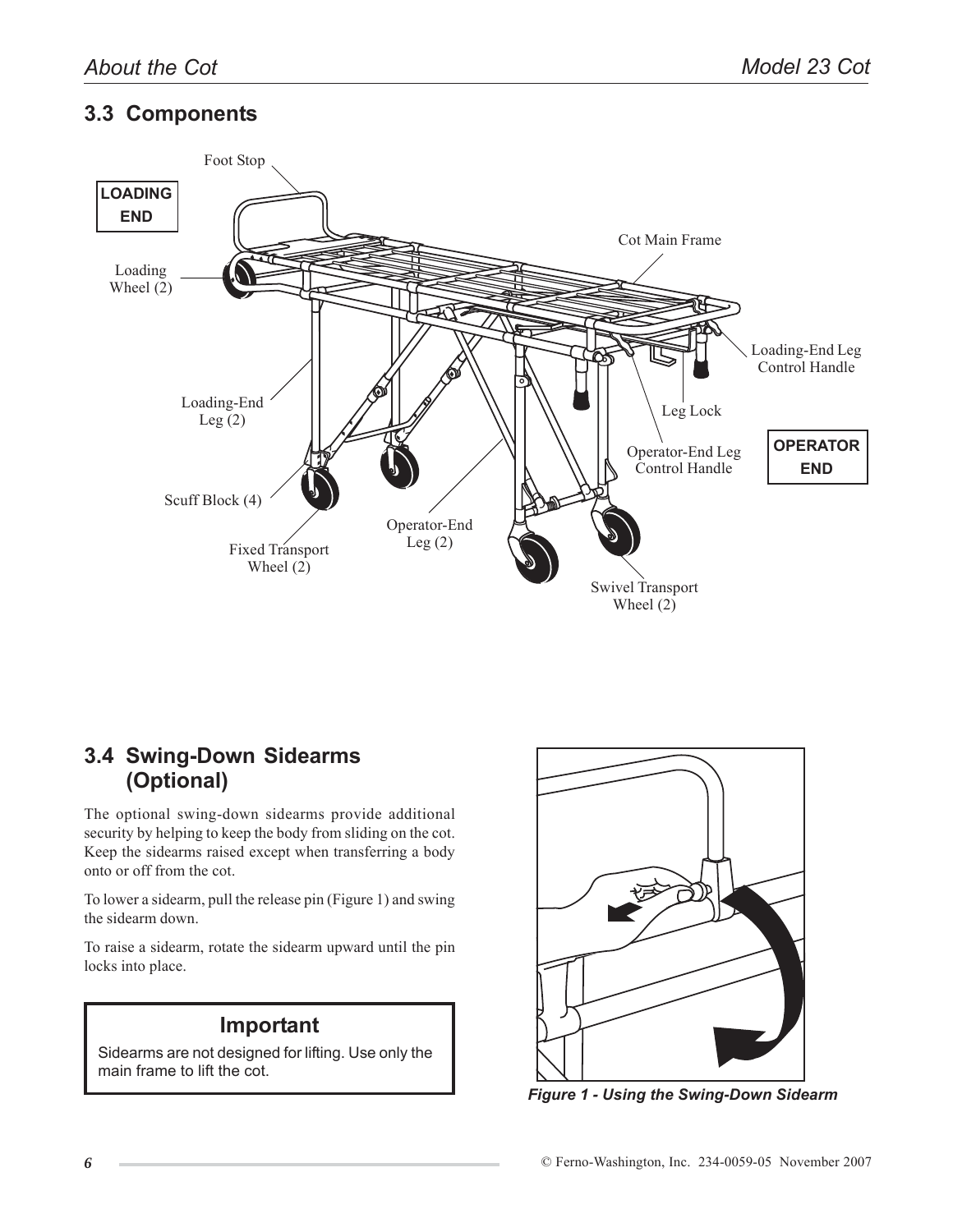#### **3.5 Restraints**

A set of two restraints is supplied with the cot. Always use both restraints to secure the body to the cot. Attach and adjust restraints so they properly secure the body without damaging it.

Use additional restraints if needed.

Keep restraints fastened when not in use to prevent them from interfering with cot operation.

To fasten a restraint, insert the tang into the receiver (Figure 2). To unfasten a restraint, press the release button on the receiver. For complete instructions, see the restraint users' manual packaged with the restraints.



*Figure 2 - Two-Piece Restraint*

#### **3.6 Leg-Control Handles**

The cot has two leg-control handles that are used when lowering the cot or loading it into a vehicle.

Squeeze the handle on the operator right side to unlock the loading-end legs. Squeeze the handle on the operator left side (Figure 3) to unlock the operator-end legs.

The leg-control handles are not used when raising the cot.

For complete instructions on lowering and raising the cot, see *Changing Cot Positions,* pages 8 and 9. For loading and unloading instructions, see page 10.



*Figure 3 - Squeezing a Leg-Control Handle*

#### **3.7 Leg Lock**

The leg lock secures the legs in the folded position. This allows the operator and helper(s) to lift and carry the cot like a stretcher.

- To engage the leg lock, place the cot in the folded position and pull the lock handle (Figure 4).
- To disengage the leg lock, push the handle toward the loading end of the cot.

**Note:** *Leg locks on cots with serial numbers lower than L-728486 operate in the opposite direction. Pushing the handle engages the leg lock, and pulling the handle disengages it.*

#### **Important**

Do not engage the leg lock while the cot is loaded in a vehicle. Verify that the leg lock is disengaged before unloading the cot from the vehicle.



*Figure 4 - Pull the Lock Handle to Engage the Leg Lock*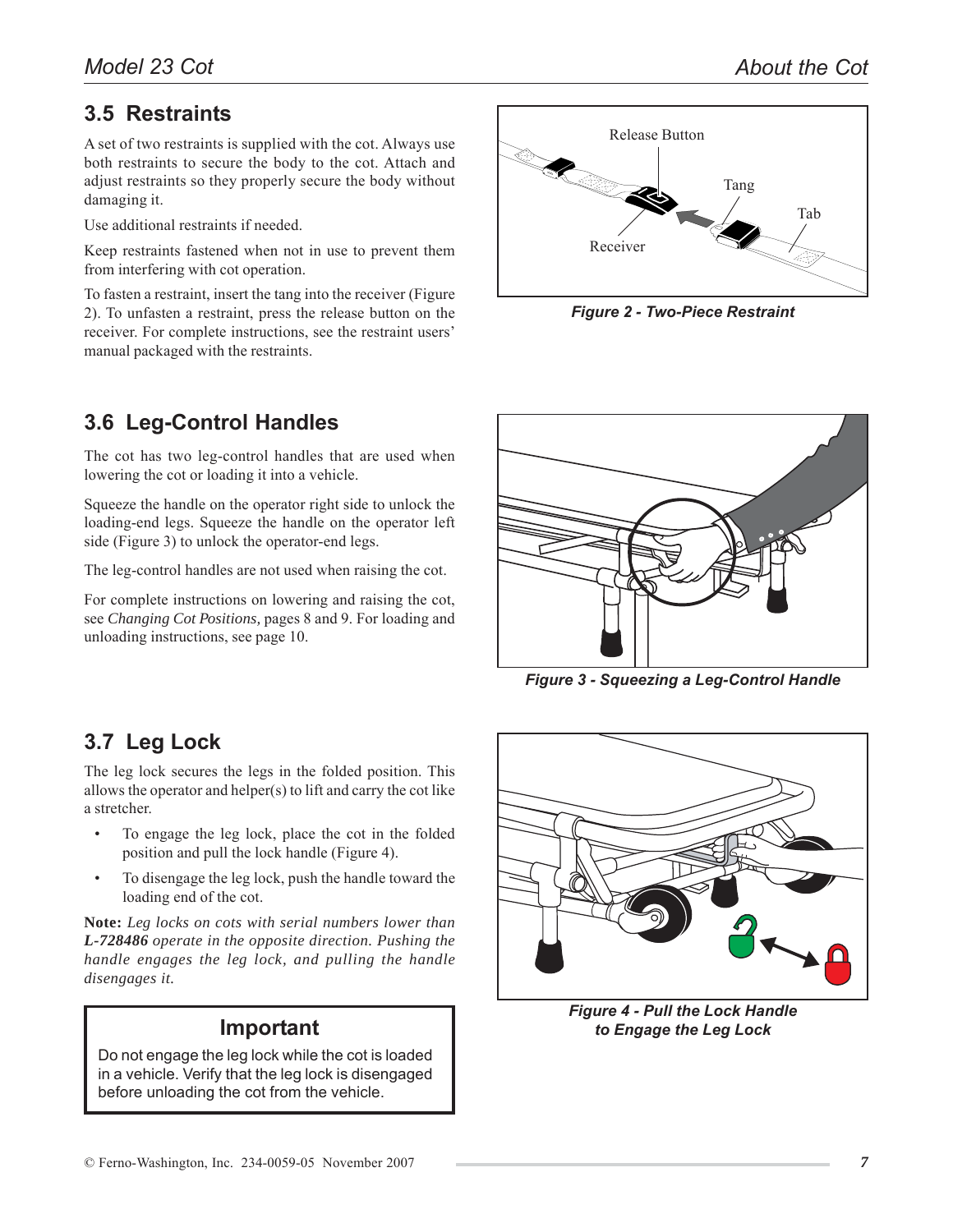# **4 - USING THE COT**

#### **4.1 Before Placing the Cot in Service**

- $\Box$  Personnel who will work with the cot need to read this manual.
- □ Set up the cot, following the instructions in *Cot Setup*, page 14.
- Confirm that the cot operates properly. See *Inspecting the Cot* (page 12).
- $\Box$  The vehicle transporting the cot must have a Ferno cot fastener system installed.

#### **4.2 General Guidelines for Use**

- The cot can be operated and maneuvered by one person, but operates and maneuvers more easily when controlled by two operators.
- Operators may need help when working with heavy loads. Use additional help as needed.
- Operator(s) and helpers must work together. Communicate with one another and operate the cot using coordinated movements.
- Follow standard mortuary-service procedures when operating the cot.
- Stay with the cot at all times.
- Always use restraints.
- Read the cot fastener users' manual for instructions on using the cot fastener.

### **4.3 Changing Cot Positions**

To lower the cot with one operator:

- 1. Raise the operator end of the cot until the loading wheels are on the ground (Figure 5).
- 2. Squeeze the right leg-control handle to unlock the loading-end legs, and begin lowering the cot (Figure 6, page 9). Release the leg-control handle.
- 3. Squeeze the left leg-control handle to unlock the operator-end legs, and lower the cot to the ground or floor. Release the leg-control handle.
- 4. Engage the leg lock if the cot will be carried or rolled while titled onto its loading wheels.

#### **WARNING**

**Improper operation can cause injury. Operate the cot only as described in this manual.**





**Read Users' Manual for Operating and Safety Information**

**Cot May be Operated by One Trained Operator**

#### **WARNING**

**An unrestrained body can fall off the cot. Use restraints to secure the body on the cot.**



*Figure 5 - Preparing to Lower the Cot*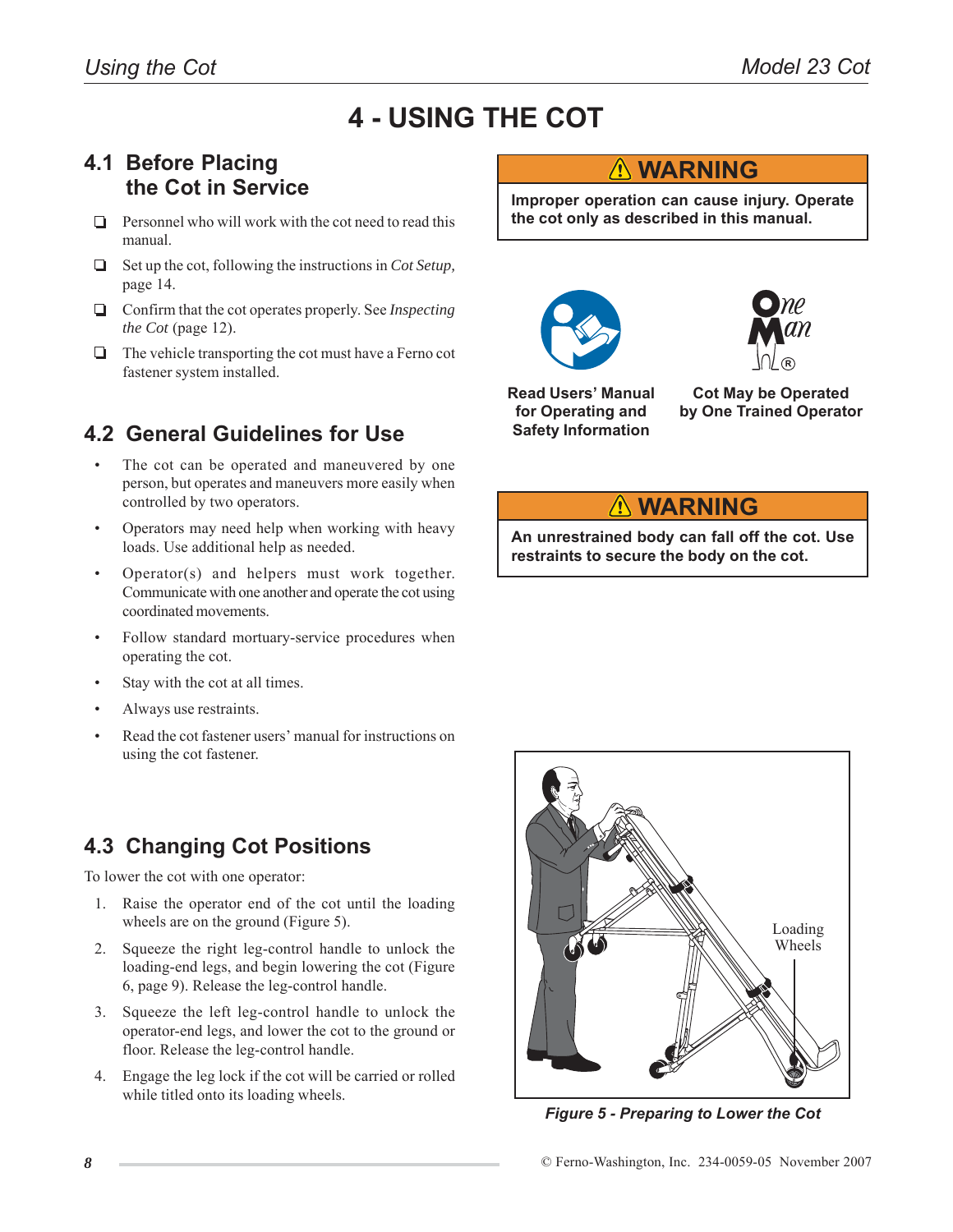The leg-control handles are not used when raising the cot.

To raise the cot with one operator:

- 1. If the leg lock is engaged, disengage it.
- 2. Grasp the main frame at the operator end of the cot. Lift the cot until the operator-end legs fully unfold and lock into place.
- 3. Do one of the following.

° **If a body is on the cot:** move to the loading end of the cot and lift the cot until the loading-end legs fully unfold and lock into place.

° **If the cot is empty:** remain standing at the operator-end of the cot and continue lifting upward until both sets of legs have completely unfolded and locked into place.

If two operators are present, the operators stand at opposite ends of the cot and work together to lift the cot at the same time. Lift the cot until the transport wheels are off the ground and both sets of legs have fully unfolded and locked into place. Then, set the cot onto its transport wheels.



*Figure 6 - Folding the Loading-End Legs*

#### **4.4 Transferring the Body Onto the Cot**

Ferno recommends that you position the body with the head at the operator end of the cot, if possible. This orientation will place the body in a "heads up" position if you need to tilt the cot in a confined area.

- 1. Roll the cot as close as possible to the body. If possible, place the operator-end of the cot nearest the head. Lower the cot to access a body that is on the floor or ground.
- 2. Unfasten the restraints.
- 3. Place the body in a body pouch or use an accessory such as a transfer board to ease transferring the body onto the cot. Use additional help as needed to move the body.
- 4. Fasten the restraints. Cover the body with a body cover if desired.

#### **4.5 Rolling and Maneuvering the Cot**

Before rolling the cot, use the restraints to secure the body on the cot.

- 1. Raise the cot if needed before rolling it.
- 2. Stand at the cot operator end, grasp the main frame and push the cot forward. Use additional help as needed to steer the cot.

When working in confined area or on stairs:

- 1. Fold the cot and engage the leg lock.
- 2. Lift the operator end of the cot and roll the cot on its loading wheels. (Figure 7).

#### **Important**

Position the body with the head at the operator end of the cot if possible. This places the head nearest the operator and the feet against the cot's foot-stop if the cot must be rolled on its loading wheels.



*Figure 7 - Maneuvering the Cot On Stairs*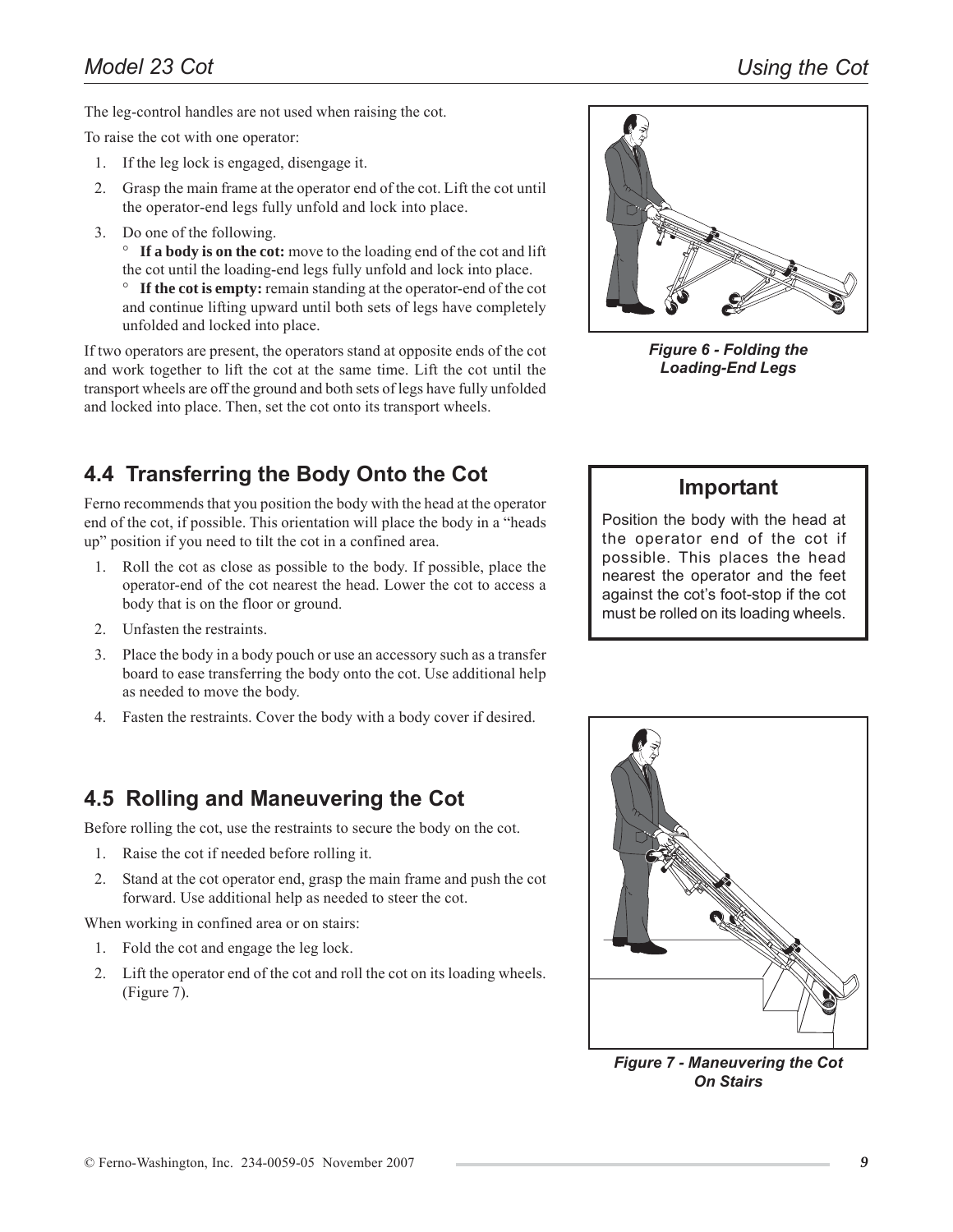#### **4.6 Loading the Cot Into a Vehicle**

Use additional help as needed to load the cot when it is carrying a heavy load. To load the cot into a vehicle:

- 1. Push the cot into the vehicle until both loading wheels are on the floor of the compartment (Figure 8).
- 2. Squeeze the loading-end (right) leg control handle and begin pushing the cot into the vehicle. When the loading-end legs have folded, release the control handle.
- 3. Lift the weight of the cot and squeeze the operatorend (left) leg control handle. Push the cot completely into the vehicle (the operator-end legs will fold).
- 4. When the cot is completely inside the vehicle, release the control handle and set the cot on its loading posts.
- 5. Secure the cot in the vehicle with an approved Ferno cot fastener.



*Figure 8 - Loading and Unloading the Cot*

#### **4.7 Unloading the Cot From a Vehicle**

Use additional help as needed to unload a cot when it is carrying a heavy load. To unload the cot from the vehicle, do not use the control handles. Do the following:

- 1. Disengage the cot from the cot fastener.
- 2. Verify that the leg lock is disengaged.
- 3. Grasp the operator end of the cot and begin pulling the cot out of the vehicle. Keep the loading wheels on the vehicle floor and raise the operator-end of the cot high enough for both sets of legs to completely unfold and lock into place.
- 4. To verify that the legs are locked, pick up the cot so that all four transport wheels are off the ground, then set the cot on the ground.
- 5. Roll the cot out of the vehicle.

#### **Important**

Do not engage the leg lock while the cot is in a vehicle. Verify that the leg lock is disengaged before unloading the cot from the vehicle.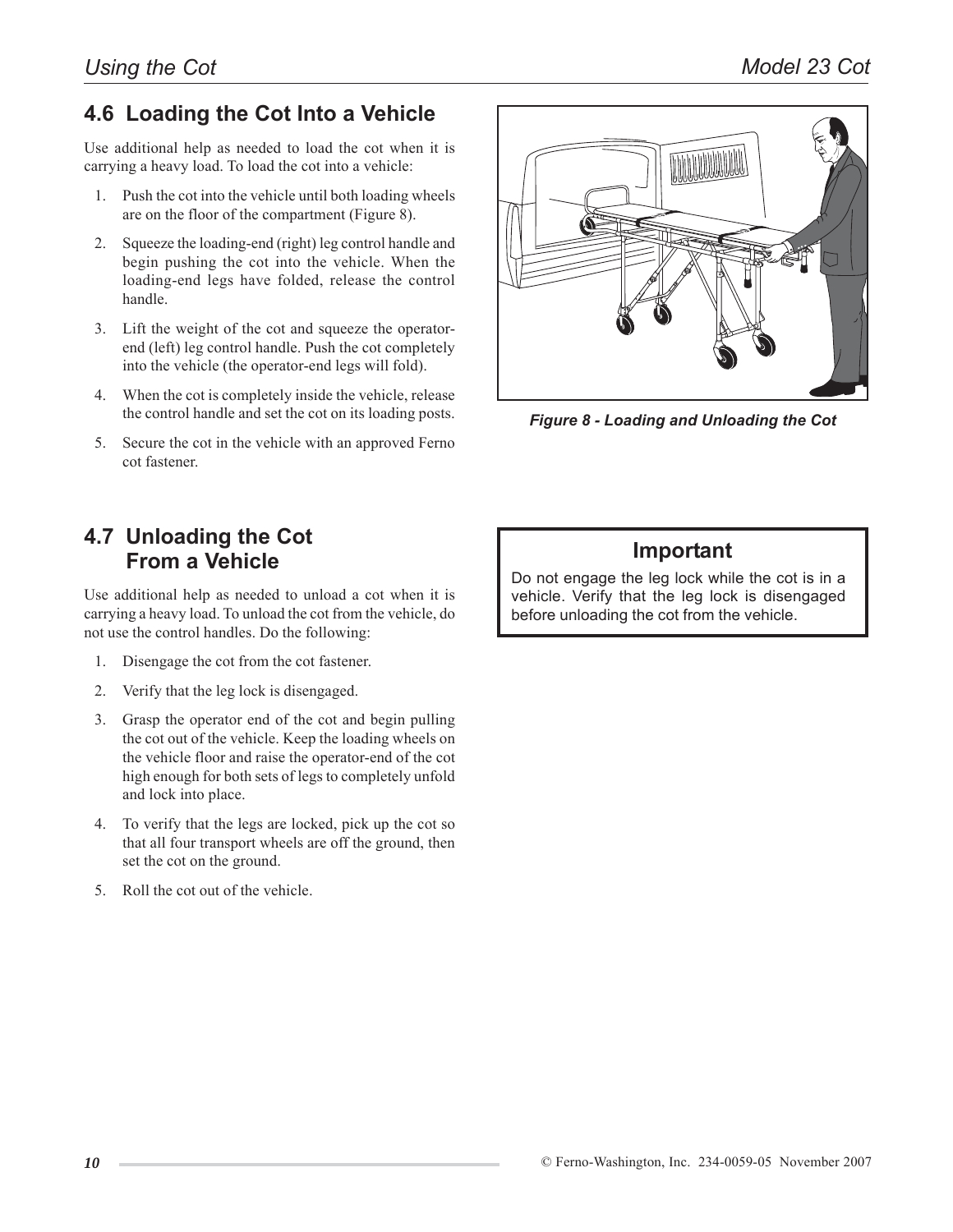# **5 - MAINTENANCE**

#### **5.1 Maintenance Schedule**

The cot requires regular maintenance. Set up and follow a maintenance schedule. The table at right represents minimum intervals for maintenance.

Keep maintenance records. A sample maintenance record sheet is provided on page 15.

When using maintenance products, follow the manufacturers' directions and read the manufacturers' material safety data sheets. You can purchase a recommended disinfectant from your Ferno distributor or Ferno Customer Relations (page 2).

#### **5.2 Disinfecting and Cleaning the Restraints**

Remove the restraints form the cot. Disinfect and clean only as directed in the restraint users' manuals provided with the restraints. Additional, free users' manuals can be obtained from Ferno Customer Relations (page 2).

#### **5.3 Disinfecting and Cleaning the Mattress**

- 1. Remove the mattress from the cot.
- 2. Wipe the mattress with disinfectant, following the disinfectant manufacturer's instructions.
- 3. Wash the mattress with warm, soapy water and a soft cloth.
- 4. Rinse the mattress with clear water.
- 5. Hang the mattress to dry or dry it with a towel.

#### **5.4 Disinfecting the Cot**

Wipe all surfaces with disinfectant. Follow the disinfectant manufacturer's instructions. Ferno recommends you inspect the cot for damage as you disinfect it.

#### **5.5 Cleaning the Cot**

- 1. Remove the restraints, mattress and any accessories.
- 2. Hand clean all surfaces of the cot with warm water and a mild detergent.
- 3. Use a brush with stiff bristles to remove stains. Do not use a metal wire brush.
- 4. Rinse with warm, clear water. Dry the cot with a towel or allow it to air-dry.

#### **WARNING**

**Improper maintenance can cause injury. Maintain the cot only as described in this manual.**

| <b>Minimum</b><br><b>Maintenance Intervals</b> | <b>Jse</b><br>Each <sup>1</sup> | Needed<br>As | Each Month |
|------------------------------------------------|---------------------------------|--------------|------------|
| <b>Disinfecting (this page)</b>                |                                 |              |            |
| <b>Cleaning</b> (this page)                    |                                 |              |            |
| <b>Inspecting</b> (page 12)                    |                                 |              |            |
| <b>Waxing</b> (page 12)                        |                                 |              |            |
| Lubricating (page 12)                          |                                 |              |            |

#### **Important**

Disinfectants and cleaners containing bleach, phenolics, or iodines can cause damage. Disinfect and clean only with products that do not contain these chemicals.

#### **Important**

Water under high pressure, or steam, can penetrate joints, flush away lubricant, and cause corrosion. Use caution when cleaning moving parts such as joints and hinges.

#### **Important**

Using abrasive cleaning compounds or applicators on the cot can cause damage. Do not use abrasive materials to clean the cot.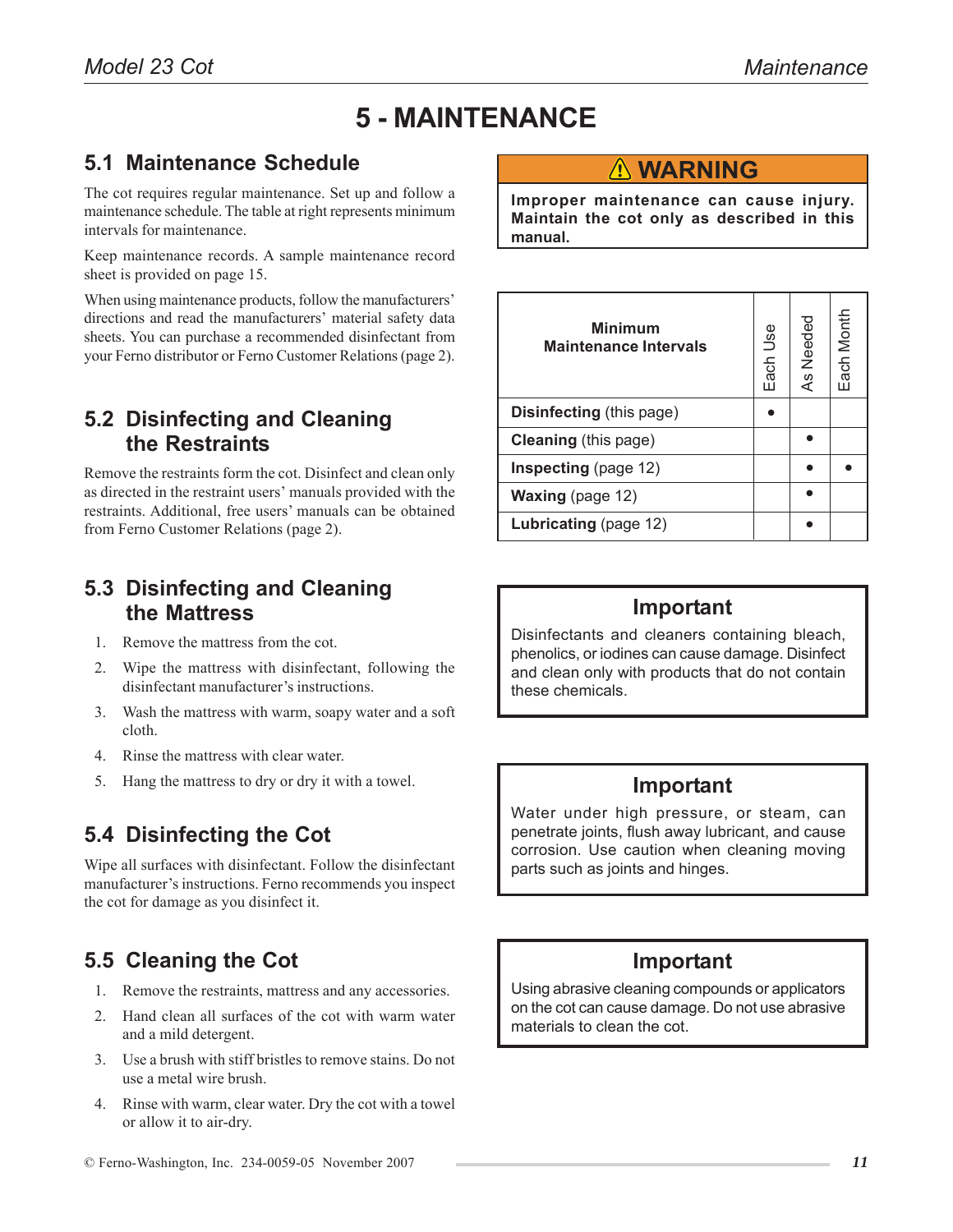#### **5.6 Inspecting the Cot**

Have your service's equipment maintenance personnel inspect the cot regularly. Follow the checklist at right and operate the cot through all its functions as described in this manual.

If inspection shows damage or excessive wear, remove the cot from service until repair is made. For repair parts, see *Parts and Service,* page 13.

#### **5.7 Waxing the Cot**

Disinfect and clean the cot before applying wax. Use an automotive wax as directed by the wax manufacturer.

#### **INSPECTION CHECKLIST**

- $\Box$ Are all components present?
- ❏ Are the restraints properly installed?
- $\Box$ Does the leg lock secure the undercarriage legs in the folded position?
- Does the cot load and unload properly?  $\Box$
- $\Box$ Do the wheels have tread?
- $\Box$ Are all screws, nuts, roll pins securely in place?
- Do all moving parts move freely?  $\Box$
- $\Box$ Do installed accessories work properly without interfering with cot operation?
- O Is the vehicle properly prepared for the cot, with an approved fastener, mortuary cups, and/or roller system installed?

#### **5.8 Lubricating the Cot**

Disinfect and clean the cot before applying lubricant. Use the lubricants designated below. Do not lubricate points marked with the "do not lubricate" symbol.



#### **LUBRICATION POINTS**

Use a small amount of lubricant and lubricate identical points on each side of the cot. Use a synthetic or light oil lubricant such as WRL-191S, E-Z-1 or a drop of SAE 30-weight oil.

#### **LUBRICATION-FREE ITEMS**

| $\circledcirc$ |                                                      |  |
|----------------|------------------------------------------------------|--|
| $\circledcirc$ |                                                      |  |
| $\circledcirc$ | Transport wheels (sealed bearings)  Do not lubricate |  |

#### **Important**

Lubricating parts that should not be lubricated allows dirt and foreign particles to collect on those parts, resulting in damage. Lubricate **only** the numbered reference points shown.

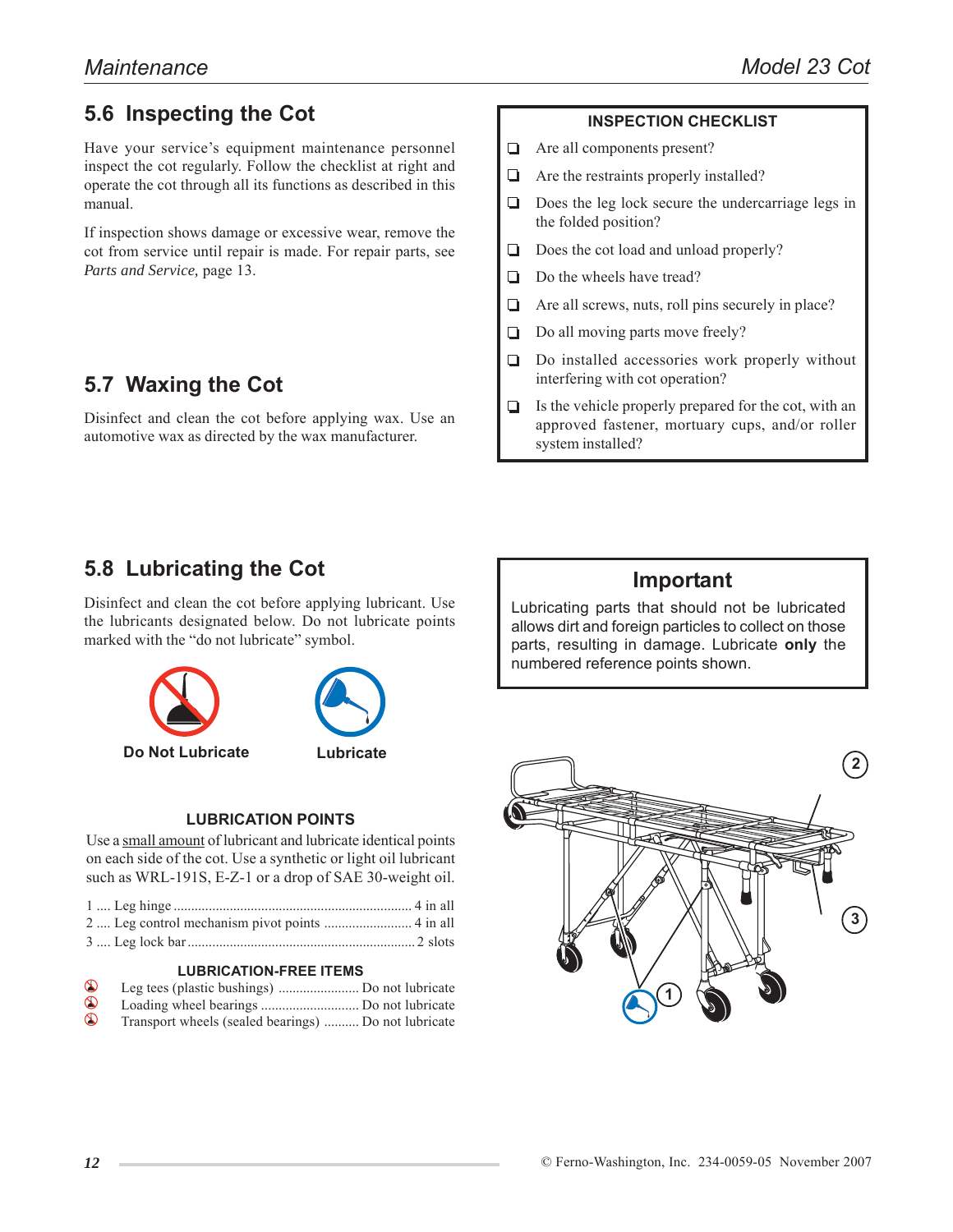*Model 23 Cot*

# **6 - PARTS AND SERVICE**

#### **6.1 U.S.A. and Canada**

In the United States and Canada, to order parts or for professional repair, contact EMSAR® - the only agent authorized by Ferno to manage, service, and repair Ferno products.

#### **6.2 Worldwide**

To order Ferno parts and for professional repair, contact your Ferno distributor. Your distributor is the only agent authorized by Ferno to manage, service, and repair Ferno products.

#### **6.3 Parts List**

| $\text{Ref.}$ Part # | <b>Description</b><br><u> 1980 - Jan Barnett, fransk politiker</u> | Qty. |
|----------------------|--------------------------------------------------------------------|------|
|                      | 1*  090-3446  5" Wheel fork w/bearing (no shank pin)  1            |      |
|                      | 2*  090-0060  Wheel (w/bearings/axle bolt/nut)  1                  |      |
|                      |                                                                    |      |
|                      | 4  090-5522  Wheel conversion kit                                  |      |
|                      | Ultra-Glide (no tread) wheel, complete  1                          |      |
|                      |                                                                    |      |
|                      |                                                                    |      |
|                      |                                                                    |      |
|                      |                                                                    |      |

#### **WARNING**

**Improper parts and service can cause injury. Use only Ferno parts and Ferno-approved service on the cot.**

#### **WARNING**

**Modifying the cot can cause injury and damage. Use the cot only as designed by Ferno.**

|  | Ref. Part # Description                              | Qty. |
|--|------------------------------------------------------|------|
|  |                                                      |      |
|  |                                                      |      |
|  |                                                      |      |
|  |                                                      |      |
|  | n/s  031-3890  430 Restraint, 2-pc. 5' burgundy** 1  |      |
|  | n/s  031-3913  430 Restraint, 2-pc. 7' burgundy**  1 |      |
|  | n/s  031-3306  430 Restraint, 2-pc. 9' burgundy**  1 |      |

**\* Order both items for a complete swivel caster. \*\* Other restraint colors (orange, black) are available. n/s = Not Shown**

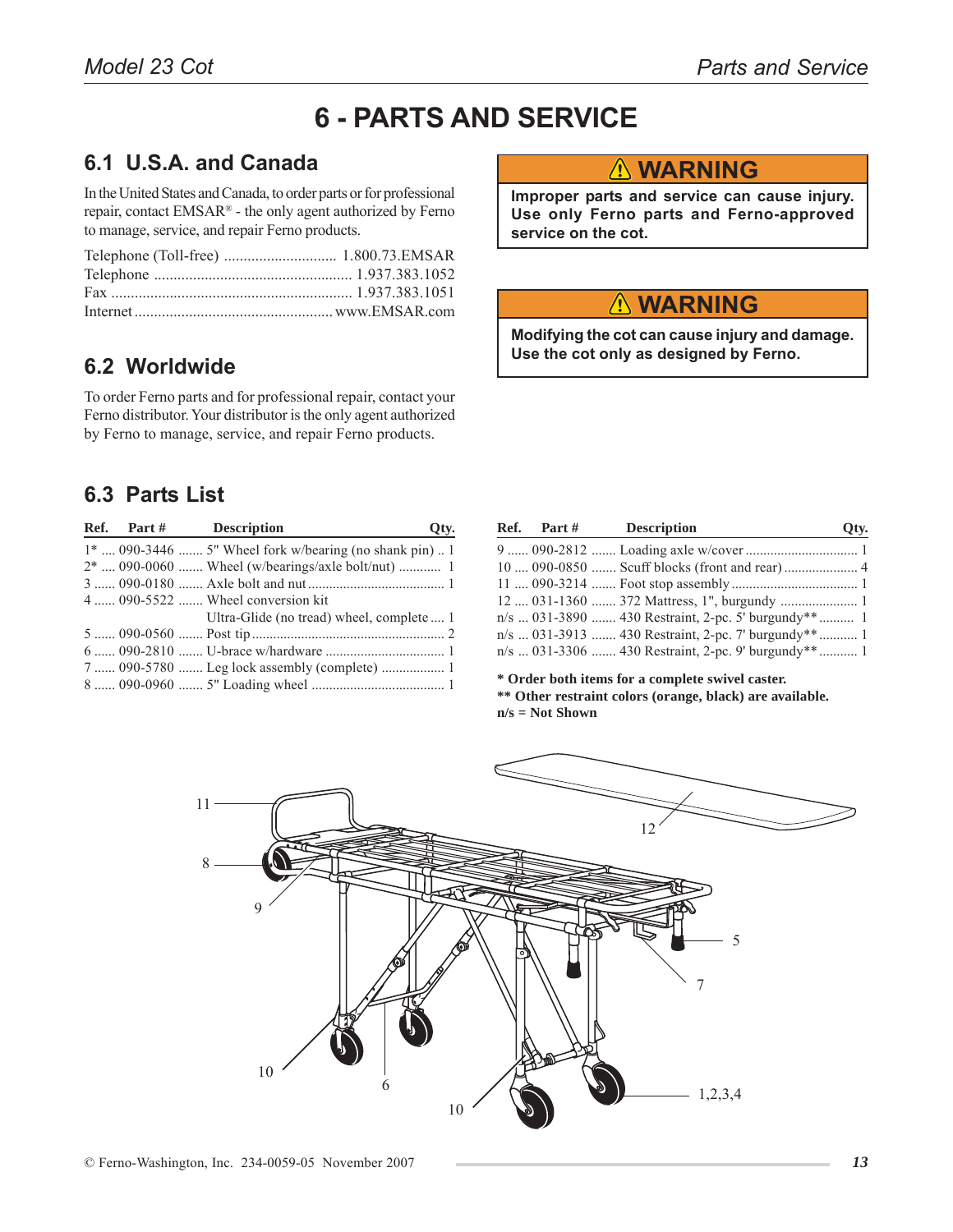# **7 - COT SETUP**

#### **7.1 Restraints, Mattress, and Accessories**

Before placing the cot in service, assign appropriate personnel to install the mattress, restraints, and any accessories shipped with the cot.

Keep restraint and accessory users' manuals with this manual for future reference. For additional, free manuals, contact Ferno Customer Relations (page 2).

#### **7.2 Vehicle Considerations**

The cot is designed for vehicles having:

- a 24" to 26" floor height.
- a smooth edge on the floor at the rear door.
- a level floor large enough for the folded cot.
- an approved fastener (not supplied).

If necessary, modify the vehicle to fit the cot. Do not modify the cot or its operating procedures.

### **7.3 Attaching the Foot Stop**

The foot stop is shipped loose. To attach the foot stop, follow the instructions in this section.

#### **ITEMS SUPPLIED:**

#### **TOOLS REQUIRED:**

Four holes have been predrilled into the foot stop and the main frame. Position the foot stop inside the main frame at the loading end of the cot and align the predrilled holes as shown in Figure 9.

Insert one of the four carriage bolts (supplied) through the main frame and foot stop.

Use a mallet or hammer to gently tap a bolt until the head is firmly against the main frame. Use a 7/16" wrench to thread a lock nut (provided) onto the carriage bolt and tighten. Do not overtighten the lock nut.

Repeat with the other carriage bolts and lock nuts.

#### **WARNING**

**Attaching improper items to the cot can cause injury. Use only Ferno-approved items on the cot.**

#### **WARNING**

**Modifying the cot can cause injury and damage. Use the cot only as designed by Ferno.**



*Figure 9 - Attaching the Foot Stop*